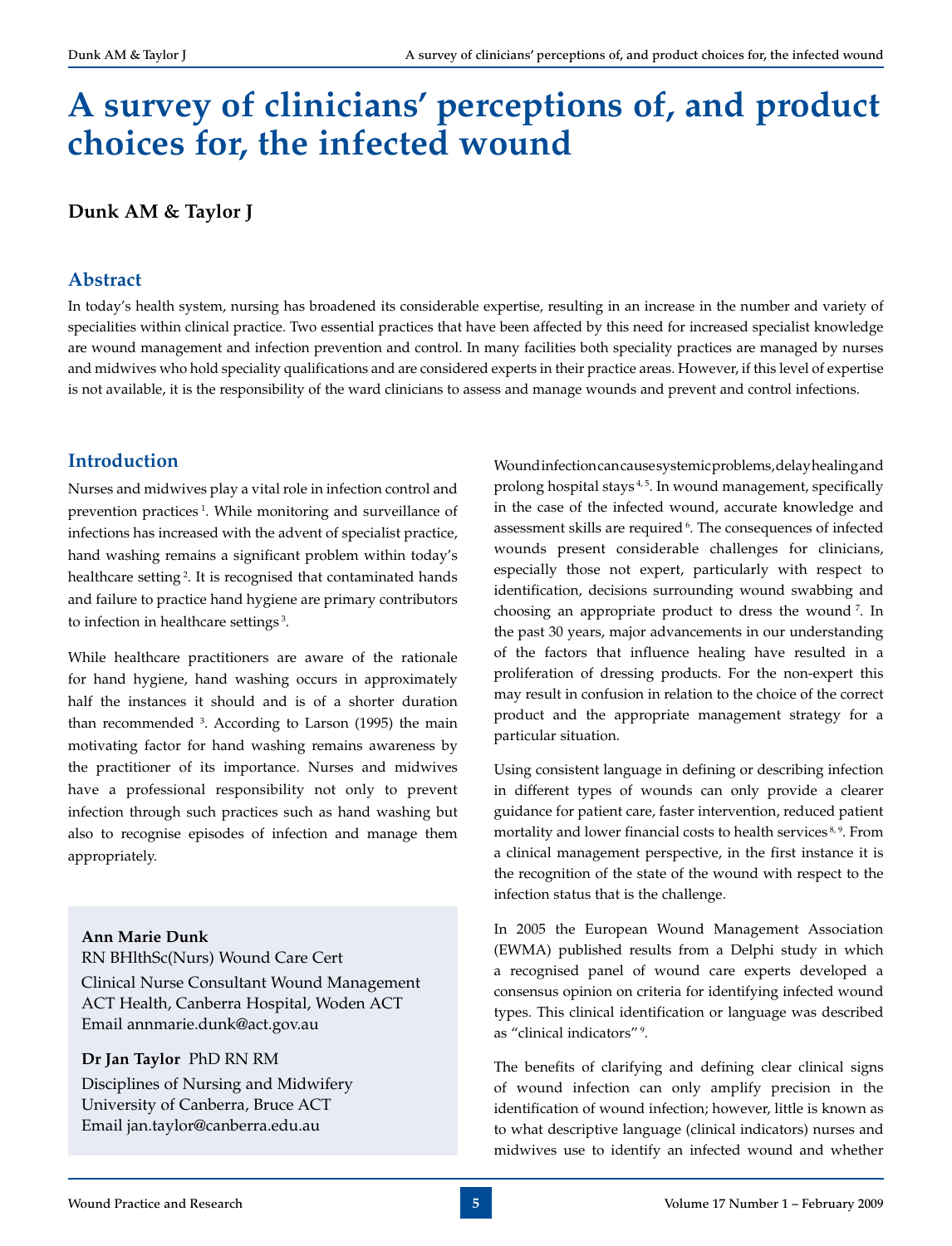or not the language is similar or different to that of experts. This information is an important first step to developing appropriate education resources for clinicians. Four specific infected wounds types have been chosen for this study – acute wound, diabetic foot ulcer, venous leg ulcer and pressure injury (ulcer).

Wound dressings are employed to absorb wound secretions, protect the wound from injury and protect against bacterial infection 10. The choice of dressing must be determined after assessing the needs of the person and the current state and type of the wound. However, no dressing product is suitable for every wound or every person $11$  and this brings, at times, confusion for the clinician.

In summary, nurses and midwives are crucial members of the healthcare team in relation to infection prevention and control and wound management. A better understanding of the choices they make in relation to preventing infection, as well as identifying, documenting and managing the infected wound, is the first step in identifying the need for educational resources to support best practice.

Therefore, the aims of this study were to explore the following questions:

- • What infection prevention and control practices do nurses and midwives use when managing the infected wound (hand washing; wound swab; communication and documentation)?
- • What language (using clinical indicators) do nurses and midwives use to describe specific infected wounds?
- What products do nurses and midwives choose to manage specific infected wounds?

## **Method**

#### **Design**

The design of this research project was a descriptive exploratory study. A self-administered questionnaire was chosen as the method for collecting data.

#### **Instrument**

A survey tool was designed by the investigators based on the review of the literature and the clinical expertise of the group. The range of language choices used to describe the four wound types was based on the highest-ranking clinical indicators from the EWMA published position document. The range of product choices was based on best practice guidelines outlined in Carville (2005).

To explore the knowledge base of the participants, two definitions were given in the survey. The definitions used to

classify infected and colonised wounds were taken from the EWMA published position document 12.

- • Infected wound: microbial growth, multiplication and invasion into host tissue leads to cellular injury and overt host immunological reactions. Wound healing is interrupted.
- • Colonised wound: microbial species successfully grow and divide, but do not cause damage to the host or initiate wound infection.

Fixed response items were used to gather data regarding language and product choices, demographic characteristics, educational background and infection control practices of the participants.

#### **Face validity**

Face validity refers to the subjective judgement of whether or not the research instrument appears to measure what it is supposed to measure 12. Face validity was ensured by constructing questions relevant to the research study. Feedback was sought throughout the development phase of the questionnaire from the infection prevention and control educators, wound care nurses and researchers. Once the questionnaire was completed it was pilot tested for clarity and was amended based on the feedback.

#### **Sample**

The target population for this survey were clinical nurses, midwives, student nurses, enrolled nurses and agency staff working in a 500-bed tertiary facility.

#### **Ethics**

Approval for the study was received from the Australian Capital Territory Human Research Ethics Committee (No ETH.9/06.669).

#### **Data collection**

Clinicians in acute care wards were invited to participate in the survey through their ward areas. This was achieved by a display of posters explaining the survey and information sessions inviting participation. The survey was distributed for a 2 week period. The surveys were anonymous, and when completed were returned in a self-addressed envelope through the hospital's internal mail system.

#### **Data analysis**

The software package SPSS 11.5 version was used to analyse the data. This survey was exploratory in nature and generated nominal data, therefore descriptive non-parametric statistical techniques were used for analysis. Frequency distributions were used to describe participant characteristics, clinical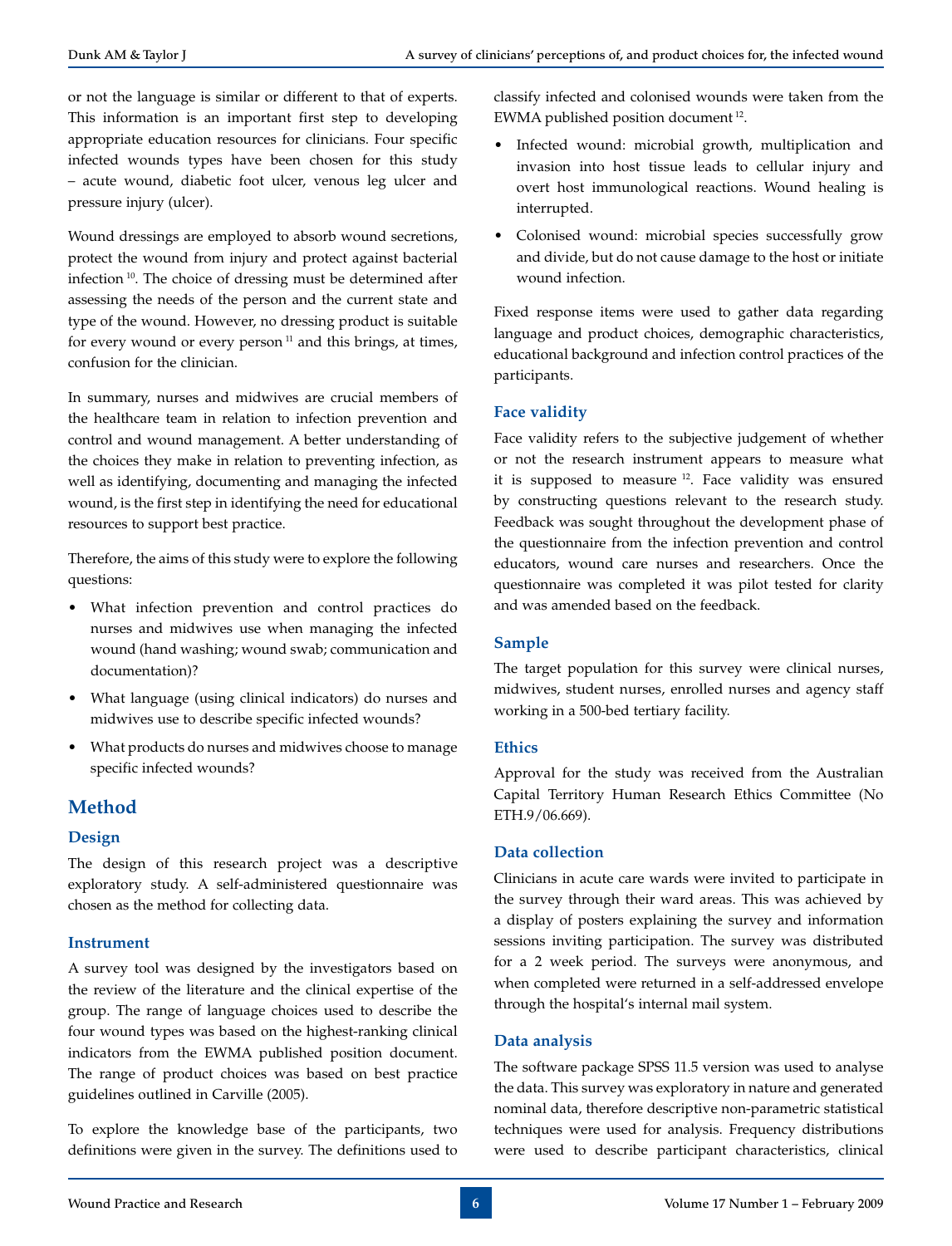*Table 1. Participant characteristics.*

indicators, product choices, educational background and infection control knowledge.

## **Results**

#### **Demographic characteristics of participants**

Two major groups of clinicians responded to the survey. A total of 87% were registered nurses or midwives and 12% were enrolled nurses. Just of half (56%, n=99) of the respondents worked full time and 39% (n=70) worked parttime (Table 1). Responses to the survey were spread across all work areas and participants' experience in the workforce since graduation ranged from 5 months to 35 years, with an average of 13 years.

#### **Clinical indicators used in current practice to describe specific infected wounds**

In this series of questions, respondents (n=178) were asked to identify all the clinical indicators they would use to describe four infected wound types (acute wound, diabetic foot ulcer, venous foot ulcer and pressure injury). Respondents had a choice of eight clinical indicators for each type from which to choose, therefore percentages are less than 100%. The indicators were malodour, pain, delay in healing,

| Tavie 1. Participant characteristics. |                   |
|---------------------------------------|-------------------|
| <b>Characteristic</b>                 | Responses (n=178) |
| <b>Classification</b>                 |                   |
| Registered nurse/registered midwife   | 155 (87%)         |
| <b>Enrolled nurse</b>                 | 22 (12%)          |
| Missing data                          | $1(0.00\%)$       |
| <b>Work area</b>                      |                   |
| Medical                               | 44 (25%)          |
| Surgical                              | 43 (24%)          |
| Women's and children's health         | 36 (20%)          |
| Aged care and rehabilitation services | 5(3%)             |
| Regional cancer service               | $1(0.5\%)$        |
| Outpatient clinics /HITH*             | 10 (5.5%)         |
| Other#                                | 38 (21.5%)        |
| Missing data                          | $1(0.5\%)$        |
| <b>Employment status</b>              |                   |
| <b>Full-time</b>                      | 99 (56%)          |
| Part-time                             | 70 (39%)          |
| Missing data                          | 9(5%)             |
| <b>Years since graduation</b>         |                   |
| Mean                                  | 13 (SD = 10.06)   |
| Range in years                        | $<$ 1-35          |
|                                       |                   |

Hospital in the Home

**Emergency, medical imaging** 



## We've got wound care covered.

With over 2,000 wound care products we can supply you or your clients with what they need, when they need it, delivered straight to their door.

#### Our extensive and competitively-priced wound care range includes:

- Dressings and Bandages
- Cleaners and Disinfectants
- Skin Care, Creams and Ointments
- Compression Stockings and Applicators
- Syringes and Needles
- For more information, to meet with your local Territory Manager, or to place an order, contact us on:

W www.independenceaustralia.com

P 1300 788 855 F 1300 788 811 E customerservice@independenceaustralia.com

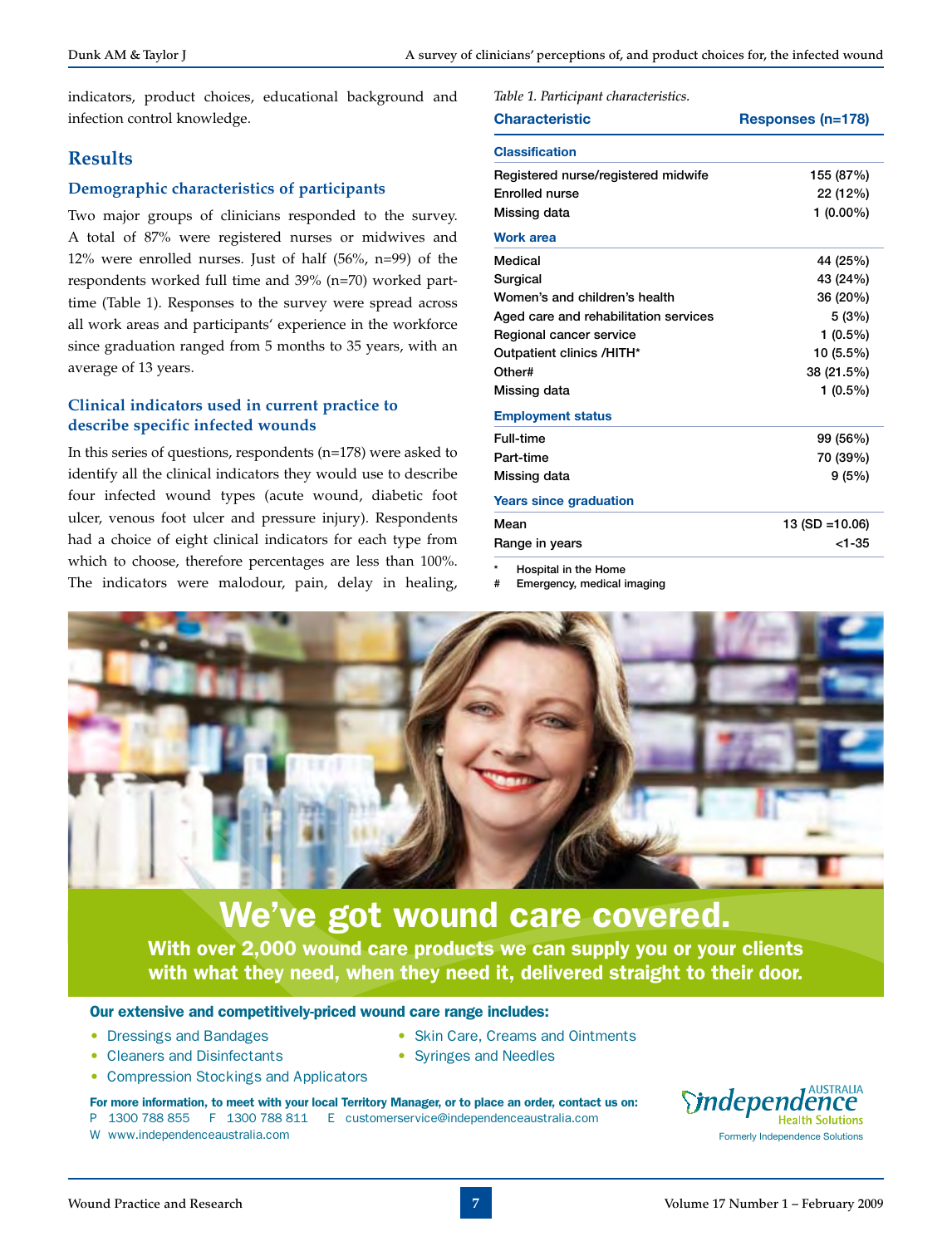cellulitis, pus/abscess, an increase in exudate volume, wound breakdown, oedema and ulcer enlargement.

For the infected acute primary wound, the most frequently chosen clinical indicators (using percentages) were pain at 82%, followed by pus/abscess development (69%), and an increase in exudate volume (61%). For the infected diabetic foot ulcer, delayed healing was the most frequently indicated clinical sign at 78%, followed by wound breakdown (67%), and malodour (67%).

Delayed healing (63%) and ulcer enlargement (63%) were the most frequently chosen indicators for an infected venous leg ulcer, followed by pain (61%) and cellulitis (55%). For the infected pressure injury, wound breakdown (73%), pain (69%) and delayed healing (68%) were the chosen indicators (Figure 1).





#### **Wound care products chosen to manage specific infected wounds**

Nurses were then asked to identify their choices of dressing products for each infected wound type. Respondents (n=178) were encouraged to identify all possible choices from the eight listed products, therefore percentage totals are greater than 100%.

For the infected acute primary wound, the most frequently chosen wound care products were an antimicrobial nonadherent film coated dressing (44%) followed by (calcium) alginate (38%) and hydrocolloid (32%). A total of 44% of nurses identified alginate as a dressing choice for an infected diabetic foot ulcer followed by a hydrocolloid dressing (42%) and antimicrobial non-adherent film coated dressing (33%).

Alginate was again the most frequently identified dressing product for an infected venous leg ulcer (37%), followed by hydrocolloid and an antimicrobial non-adherent film coated dressing at 33% and 31% respectively. For the infected pressure injury, the most frequently chosen dressing was a hydrocolloid product (41%) followed by alginate and negative pressure therapy devices –  $VAC^{\circ}$  (40%). Frequencies for all product choices are outlined in Figure 2.





## **Knowledge of infection prevention and control practices**

Two questions explored the respondents' infection prevention and control practices. Definitions of colonisation and infection were correctly identified by 96% (n=169) and 97%  $(n=172)$  of respondents respectively. A total of 59%  $(n=105)$ of respondents used more than one variety of hand wash. Antimicrobial hand wash followed by liquid soap were the most commonly used agents; only 2% of respondents used an alcohol hand rub.

## **Communication practices**

When a wound showed signs of infection, 93% (n=165/178) of respondents stated they obtained a wound swab and 68% (n=122/178) stated that they would notify the medical officer. However, only 7% (n=12/178) stated they would notify an infection control practitioner. Over 13% (n=23/178) of respondents notified more than one person/team including the clinical nurse/midwife consultant (CNC/CMC) in their own ward area, and a colleague and or other members of the interdisciplinary team managing the patient. Documentation in the clinical notes was also used as a form of communication with other members of the team.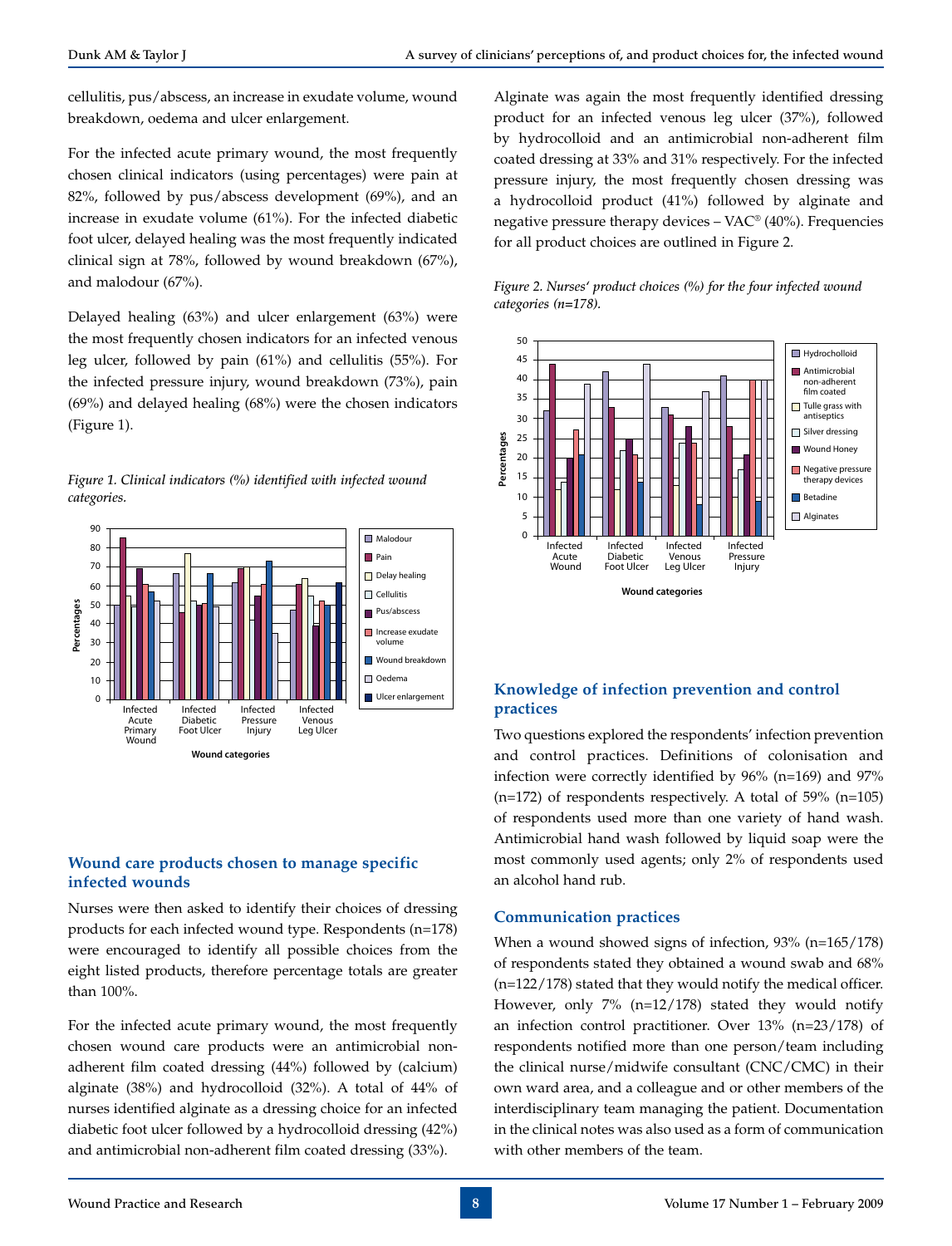#### **Documentation practices**

A total of 41% (n=73/178) of respondents used a wound assessment form as a means of documenting the type and choice of dressing product when caring for a patient with an infected wound. Further, 44% of nurses/midwives (n=78/178) also used tracings to record the extent of the wound, while 24% (n=42/178) of nurses/midwives stated they used digital photography. Comments were made regarding difficulties in gaining access to or owning a camera within their clinical areas.

## **What educational resources do nurses/midwives use to inform their wound management practices in relation to infected wounds?**

Only five respondents had a post-graduate qualification in wound management; however, 13% (n=24) stated they had completed wound management modules during their undergraduate courses, all within the past 6 years. A total of 12% (n=22) of nurses/midwives identified educational meetings, seminars or conferences as their main source of information regarding wound management, while 30% had completed wound care modules offered by the facility, again within the past 6 years.

A total of 72% of respondents (n=84) stated they used wound management nursing practice standards to inform their clinical management of infected wounds. Additionally, 52% of nurses/midwives used a combination of other tools or expert opinion, mainly senior nursing/midwifery colleagues, to inform their practice. The *Wound Care Manual* 11 was reported to be extensively used as a resource by nurses and midwives across all areas in the facility.

#### **Discussion**

This survey aimed to capture the language used by nurses/ midwives to describe specific infected wounds as well as the products they routinely chose to dress the wounds. In addition, it sought information on practices they used to prevent and control wound infections.

#### **Sample**

Participants in the survey represented a wide range of clinical practice areas within an acute care facility. As a group, few held recognised post-graduate education in wound care and infection control and prevention practices; however, at least one third had participated in wound care modules offered by the facility, with a further one third stating they had attended seminars and/or conferences on wound management and infection control and prevention within the past 6 years.

Although it was not possible to compare the demographics of the respondents with the demographics of the facility's nursing and midwifery workforce as a whole, it would appear that the group were reasonably reflective in terms of experience and employment status.

#### **Response rates**

Low response rates are a significant problem in survey research. Response rates of 25-30% for mailed questionnaires are common; however, a rate lower than  $50\%$  <sup>13</sup> places the representativeness of the sample in question. At 17% (178/1038) the response rate for this survey was low; however, it was considered sufficient to gather baseline data and draw some conclusions in relation to the aims of the study. However, we do acknowledge that the results may not be reflective of the practices of nurses and midwives at the facility as a whole.

#### **Infection prevention and control practices for managing the infected wound (hand washing; wound swab; communication and documentation)**

Hand washing products are now diverse in range. In this study, a majority of the respondents used more than one variety of hand wash (liquid soap, antimicrobial wash or alcohol hand rub). This range of hand washing products is also evident in the procedural policies and manuals for hand hygiene practices. In general hand hygiene practices, liquid soap is recommended; however, for procedural hand hygiene practices, antimicrobial agents or alcohol-based hand rub is recommended. While we did not ask the participants the reasons underpinning their choice, location of these products within the clinical areas does not seem to have influenced the choice they made. In this facility, alcohol hand rub is located at both the room entry and the ends of the beds in adult areas, making it the most accessible product but the least used. In contrast, antimicrobial wash and liquid soap containers are located over the sink outside each room.

Best practice in both wound management and infection prevention and control requires the use of assessment tools, documentation and communication 13. In this study, nurses and midwives took a wound swab and documented and communicated their findings. The majority notified the medical officer; however, only a small number (8%) notified the infection control and prevention practitioners<sup>15</sup>. This is concerning and the reasons behind this should be explored in subsequent research.

Clear documentation of wound management informs the progression of healing 12. Respondents used a wound assessment form as part of practice less than 50% of the time. Without clear documentation of healing progression and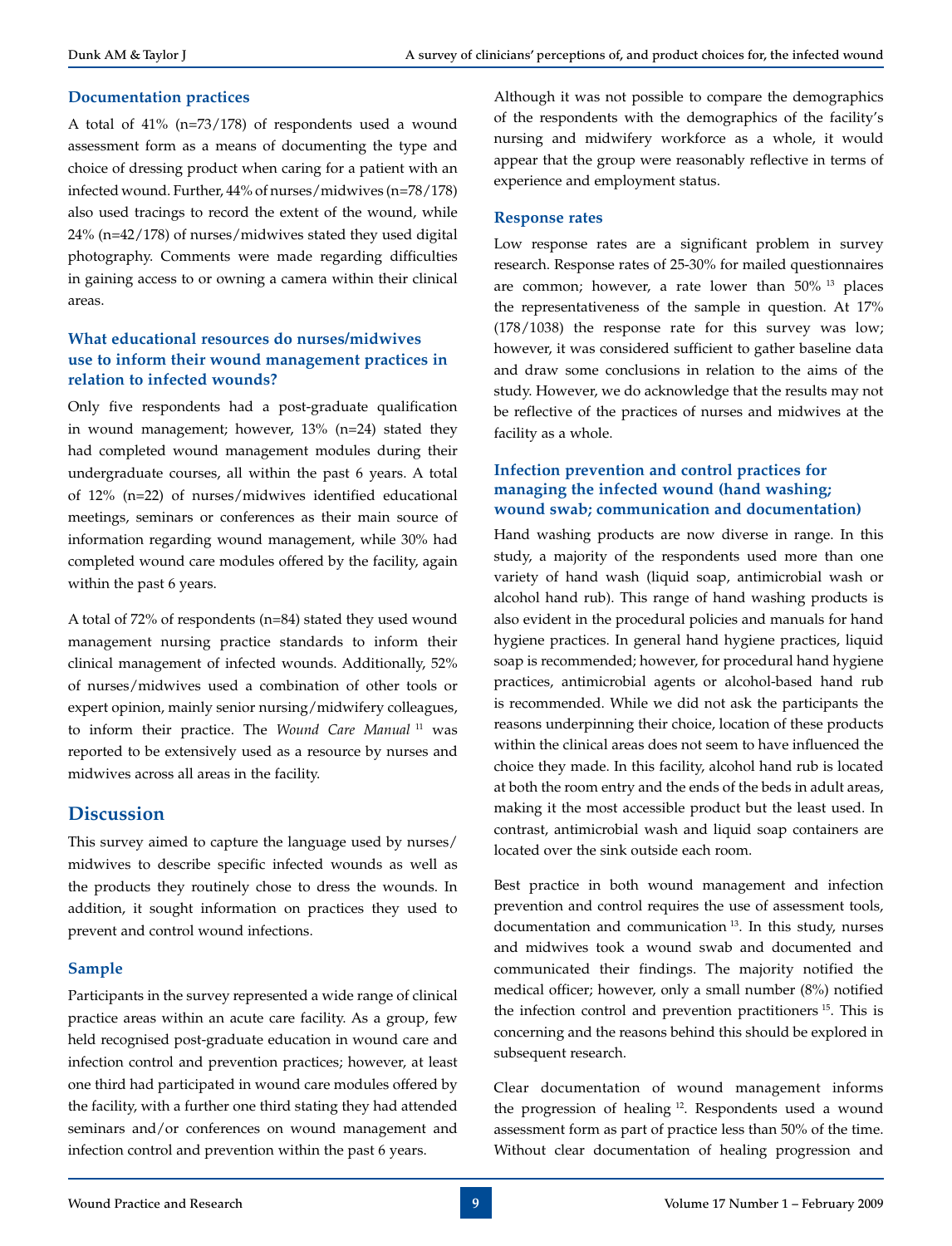product choice, the management plan for optimal wound *Table 2. Clinical Indicators.* healing is indistinct. Nurses and midwives indicated they favoured the use of adjunct tools in practice such as tracing and digital photography. However, several indicated that they experienced difficulties in gaining access to this specialist equipment.

#### **Language (clinical indicators) nurses use to describe specific infected wounds**

The results of this survey provide an insight into descriptive language (clinical indicators) clinicians use to describe specific wound types such as acute primary wound, diabetic foot ulcer, and venous leg ulcer and pressure injuries.

Experts consistently chose cellulitis as the most important clinical indicator of infection in all wound types 9. In contrast, nurses and midwives used cellulitis as a clinical indicator, however, did not choose to give it significant ranking as the experts. The clinical indicators routinely used by respondents in the other infected wound types (acute primary wound [pain], diabetic foot ulcer [malodour, delayed healing], venous leg ulcer [delayed healing, ulcer enlargement] and pressure injury [wound breakdown and delayed healing]) were considered less important by the experts.

Expanding nurses' and midwives' repertoire of clinical indicators and emphasising the importance of cellulitis as a cardinal indicator of infection could result in better practice outcomes.

#### **Products used by nurses to manage specific infected wounds**

The choice of dressing must be determined after assessing the needs of the person and the current state of the wound and wound type<sup>11</sup>.

In this study, nurses and midwives were given a selection of eight products which could be used for the particular infected wound type. Despite the technological advancement in wound products that are available for nurses and midwives, traditional dressings such as calcium alginate and hydrocolloid were the two highest ranked dressings of choice for all four wound groups. Importantly, hydrocolloid products are not recommended for wounds clinically infected with anaerobic bacteria<sup>11</sup>. Modern dressing products such as silver-based dressings and negative pressure therapy device – VAC therapy<sup>®</sup> – did not rank as high as traditional dressings, suggesting lack of confidence, knowledge or support in using these dressings of choice. However, access to speciality wound products for clinicians and midwives is often limited and not readily available from clinical store rooms. Speciality orders require additional administrative processes, time and

additional costs implications on the clinical services which were not explored as part of this survey.

The Australian Wound Management Association (AWMA) Standards for Wound Management identify the importance of clinical decision making around wound management practices 14. Evidence-based wound management standards were used as a reference by 72% of the nurses and midwives responding to the survey. However, over 50% used senior nursing or midwifery colleagues' opinion when dealing with management decisions regarding the infected wound. This finding highlights the importance these nurses and midwives placed on using the expertise of colleagues. More mentoring in relation to managing infected wounds may result in improved practice.

## **Conclusions**

Despite the limitations of the survey and responses, this study has provided valuable information regarding nurses' and midwives' practices when confronted with the infected wound.

There is a need to develop levels of champions in speciality clinical areas for both wound management and infection and prevention and control practices within the acute care setting, with further support by experts in the field. An evidence-base approach to practice management needs to be provided through policies, practice standards and adjunct tools. Dressing product choices need to be diverse to meet clinical needs, as does educational support to meet specifically the science, technique and application needs in this highly challenging and changing area of practice.

Developing a common language through the use of clinical indicators may help to avoid difficulties in the diagnosis and management of infected wounds for both clinician and expert, thereby improving patient outcomes.